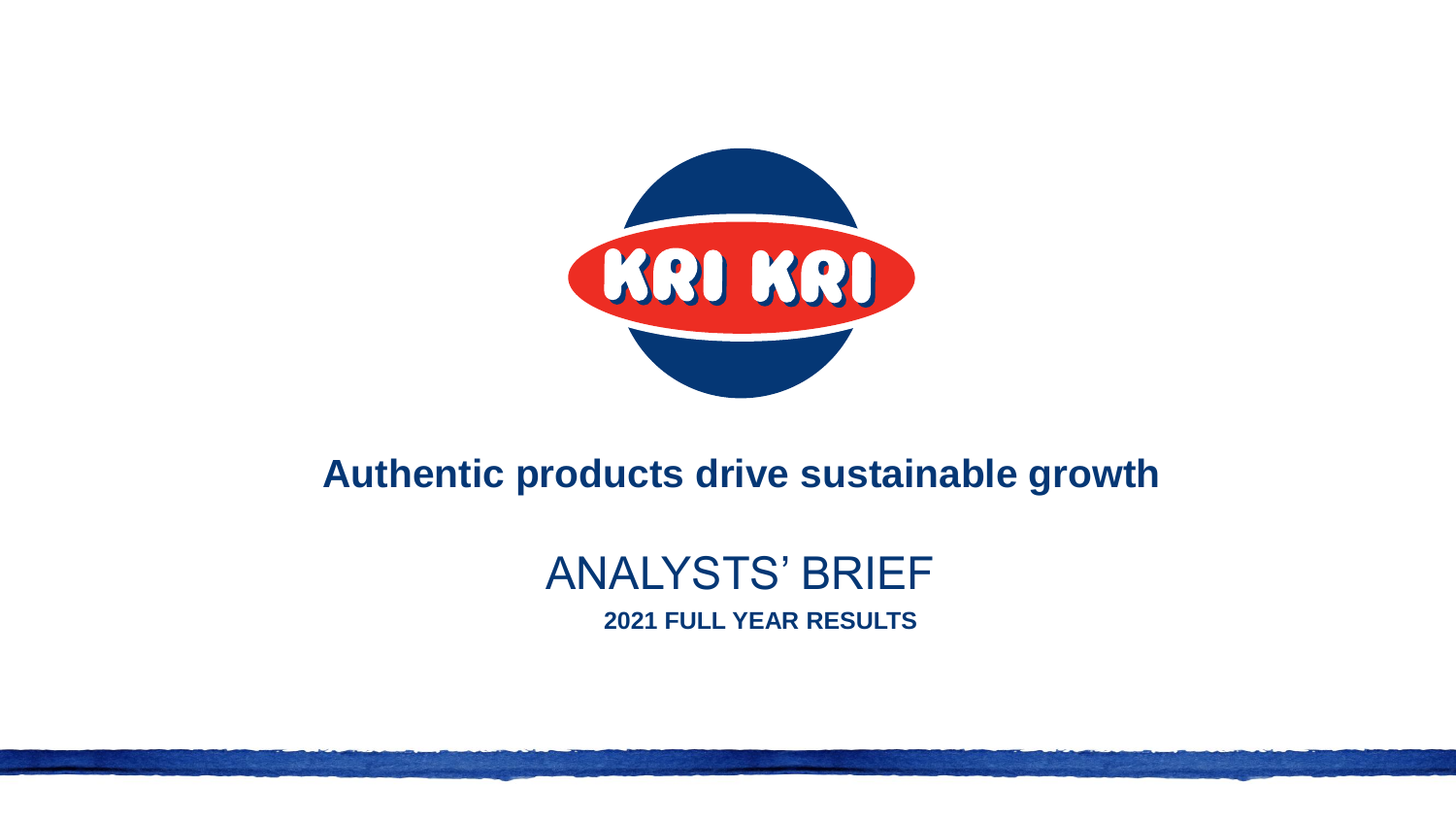## Legal disclaimer 02 INVESTOR PRESENTATION | FY 2021

This presentation was prepared by KRI KRI S.A. The information contained herein has been obtained from company and external sources believed to be reliable, but not guaranteed as to its accuracy or completeness. The information contained herein also includes forward-looking statements which are based on current expectations and assumptions about future events.

You should not place undue reliance on these forward-looking statements. These forward-looking statements are subject to risks, uncertainties and assumptions about KRI KRI including, among other things, its future financial position and results, its financial outlook, budgets, projected levels of consumption and production, projected raw materials and other costs, future taxation, estimates of capital expenditure and plans and objectives of management for future operations.

As a result, KRI KRI's actual results could differ materially from those anticipated in the forward-looking statements. No one undertakes to publicly update or revise any forward-looking statement unless required by law. Past performance is no guarantee of future results. This presentation is for informational purposes and is not to be construed as an offer to sell or a solicitation to buy shares of KRI KRI. Unless otherwise specified, all financial information presented herein is based on KRI KRI's IFRS financial statements.

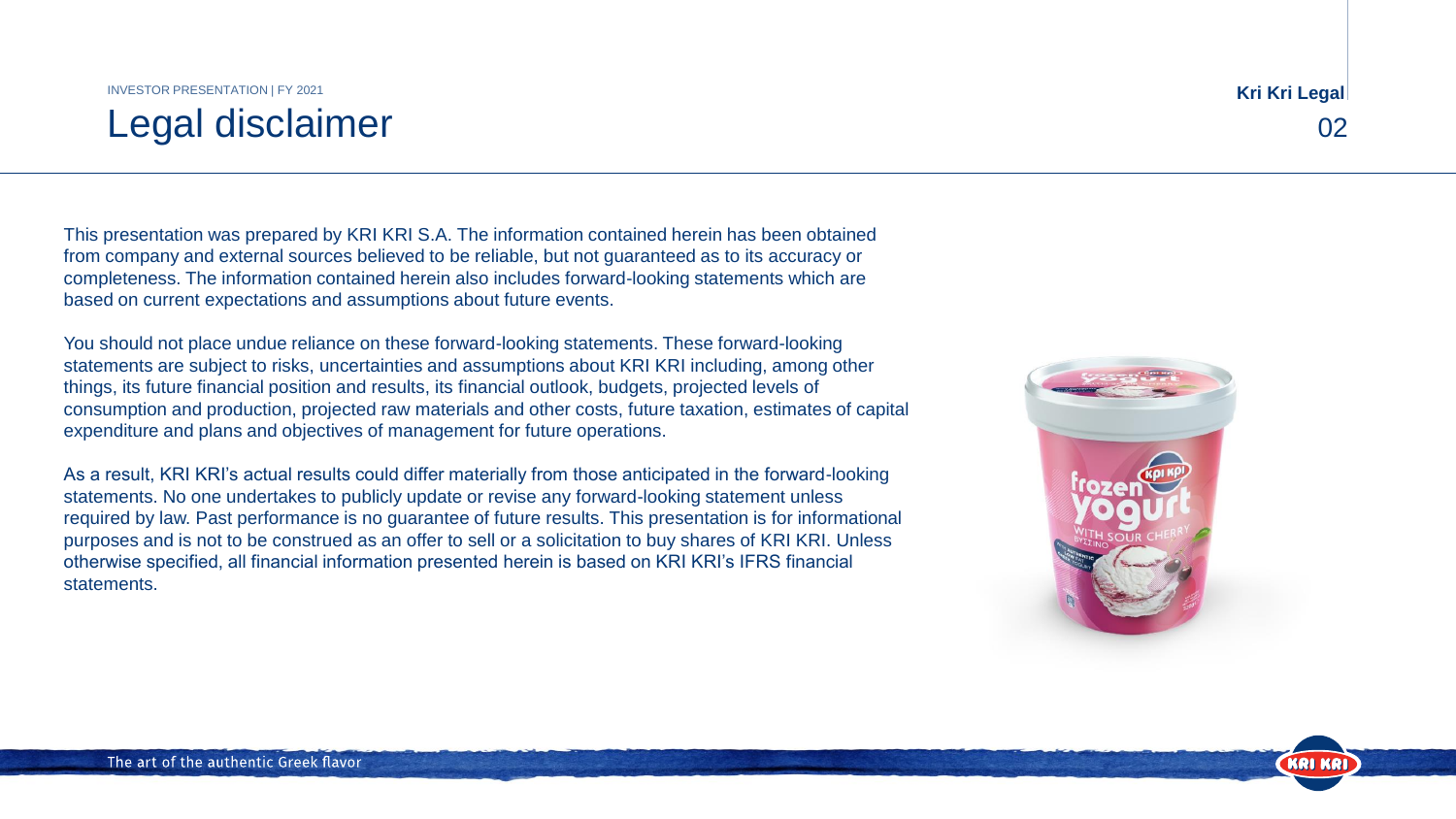# **Highlights**

### 03

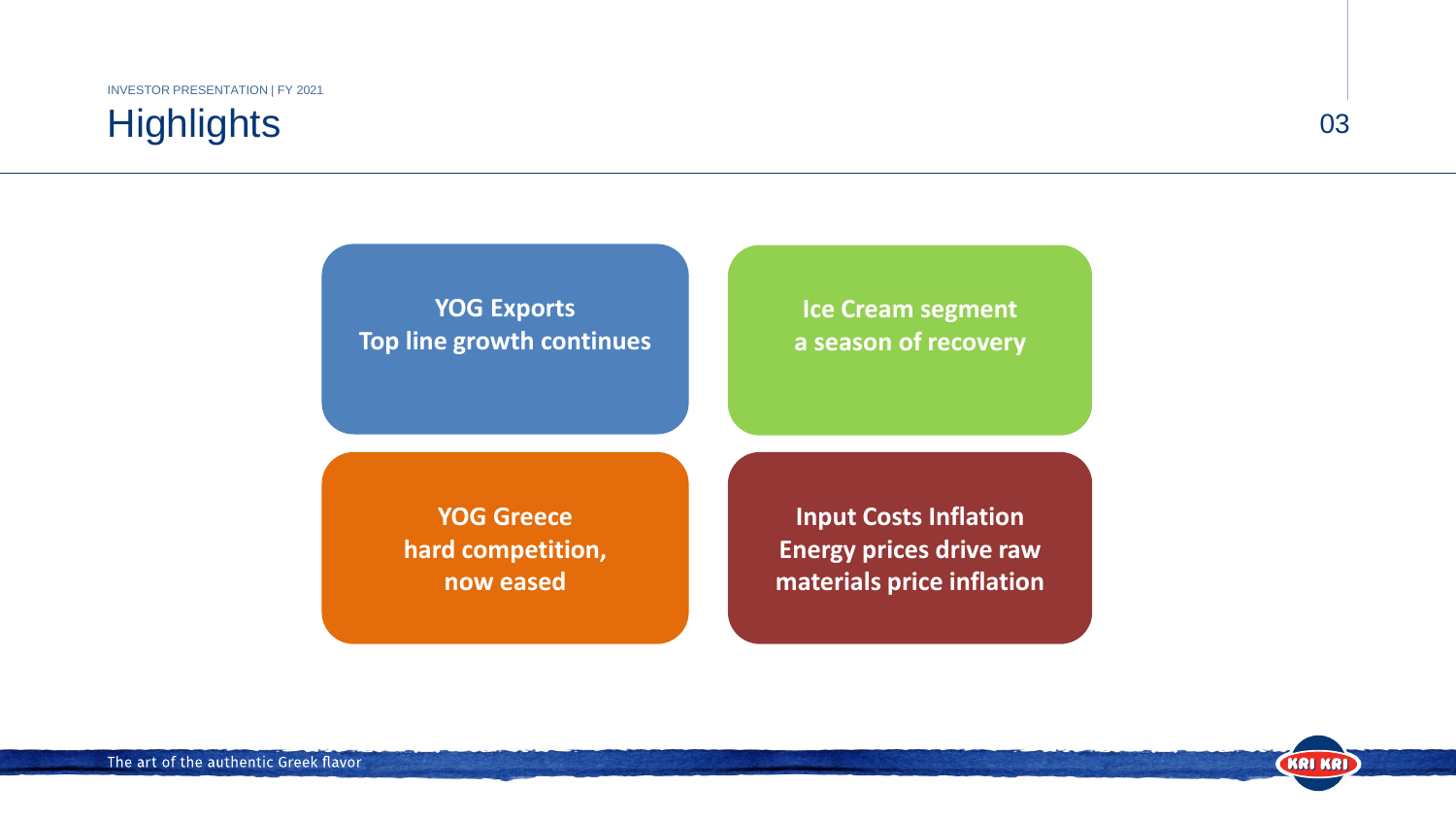## Segment review Yogurt exports



## Key Highlights

- Strong growth in Italy +28%
- Slight decrease in UK
- Yogurt exports represents 52% of total yogurt sales
- Little direct impact from Brexit
- Much higher transportation costs

EBIT -19.1% Margin -4.0pp

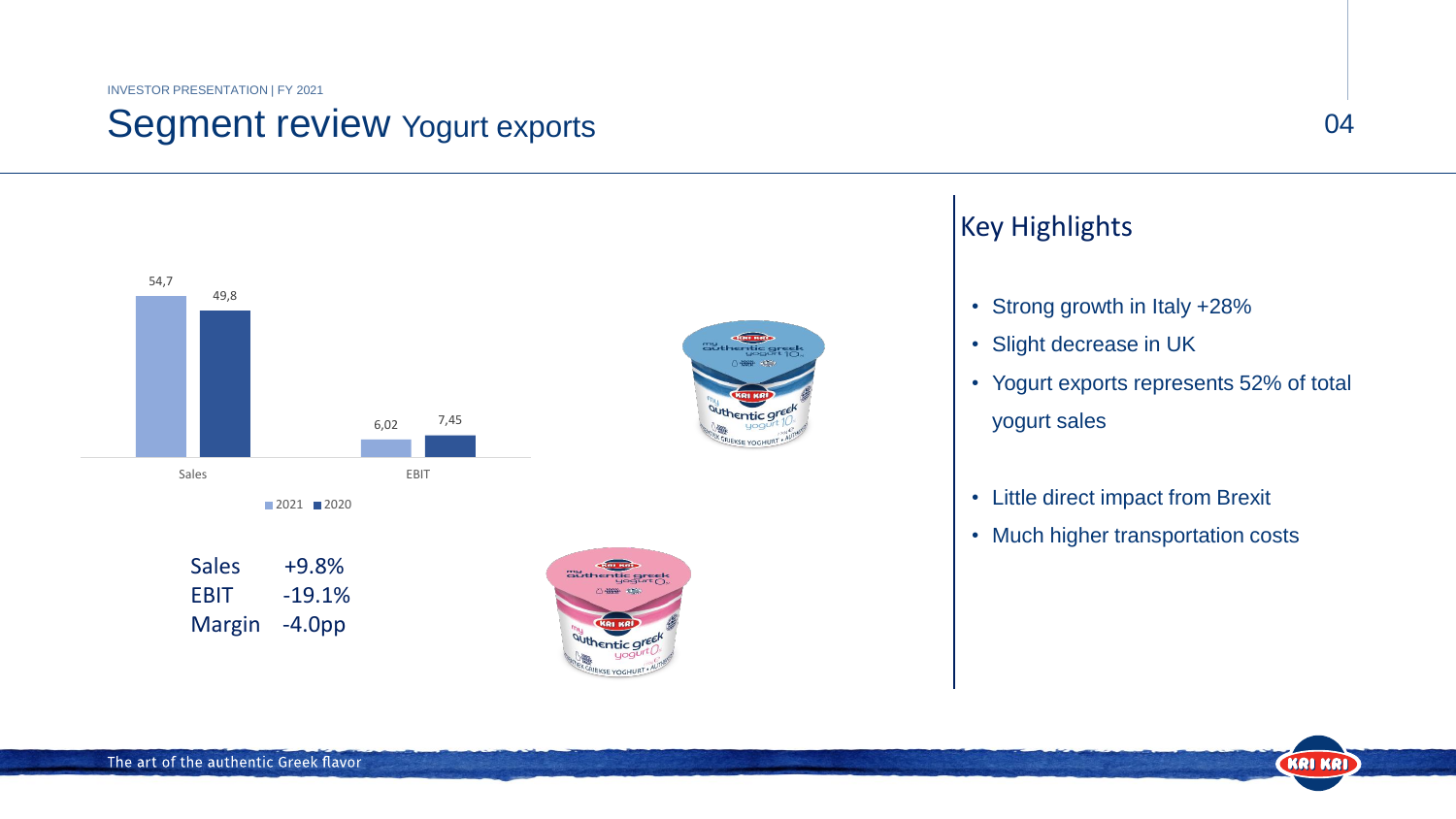## Segment review Ice cream 05



## Key Highlights

- Strong recovery, both in sales and margin
- Price improvement
- Exports development IΤ +78% I AL +37% I CY +18%



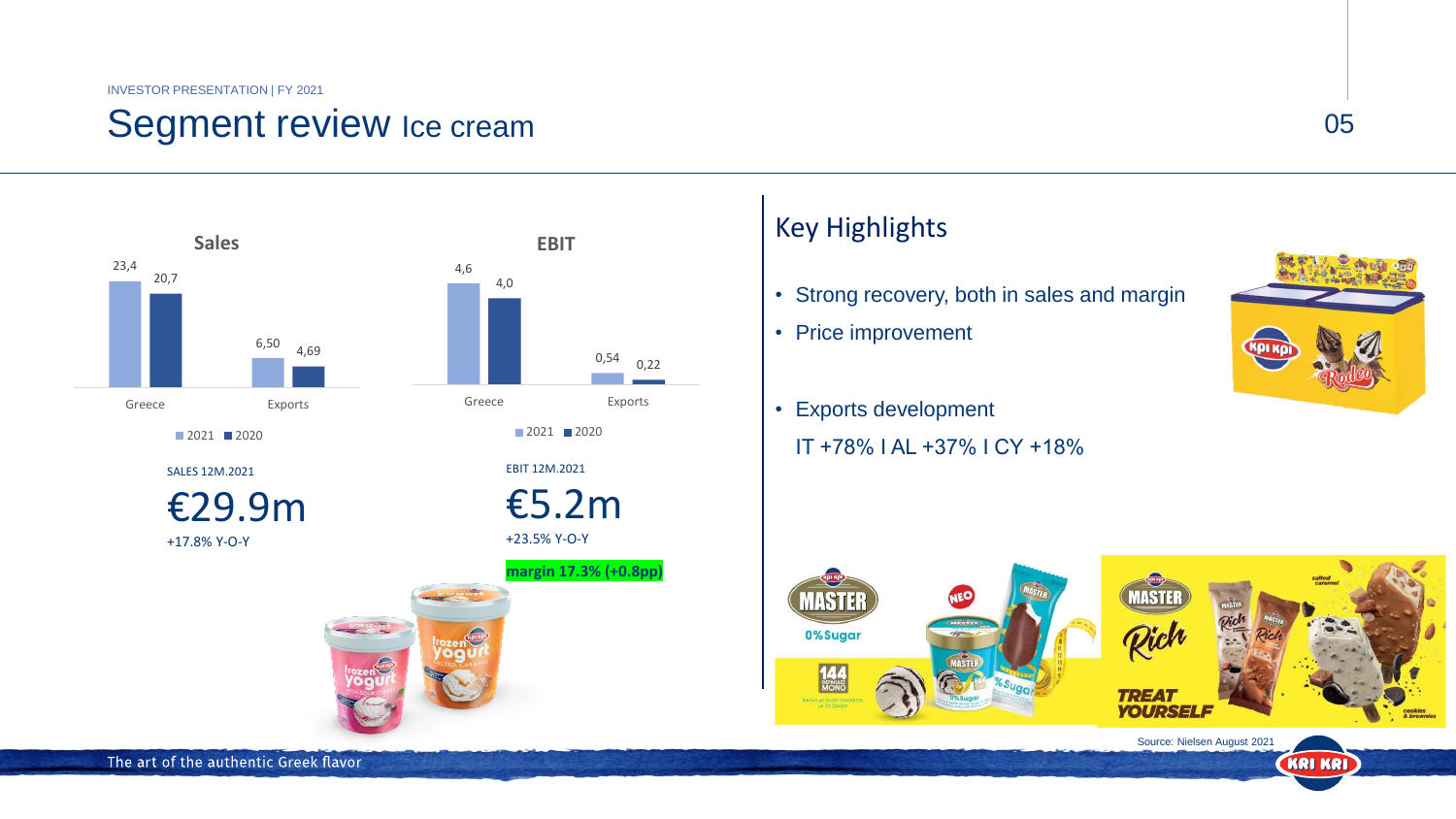## Segment review Yogurt Greece 06



**KRI KRI** 

### Key Highlights

• Competitive pricing driven by leader has pushed market back; now abandoned

• Leading supplier in private label. Inflation turns more consumers to value for money products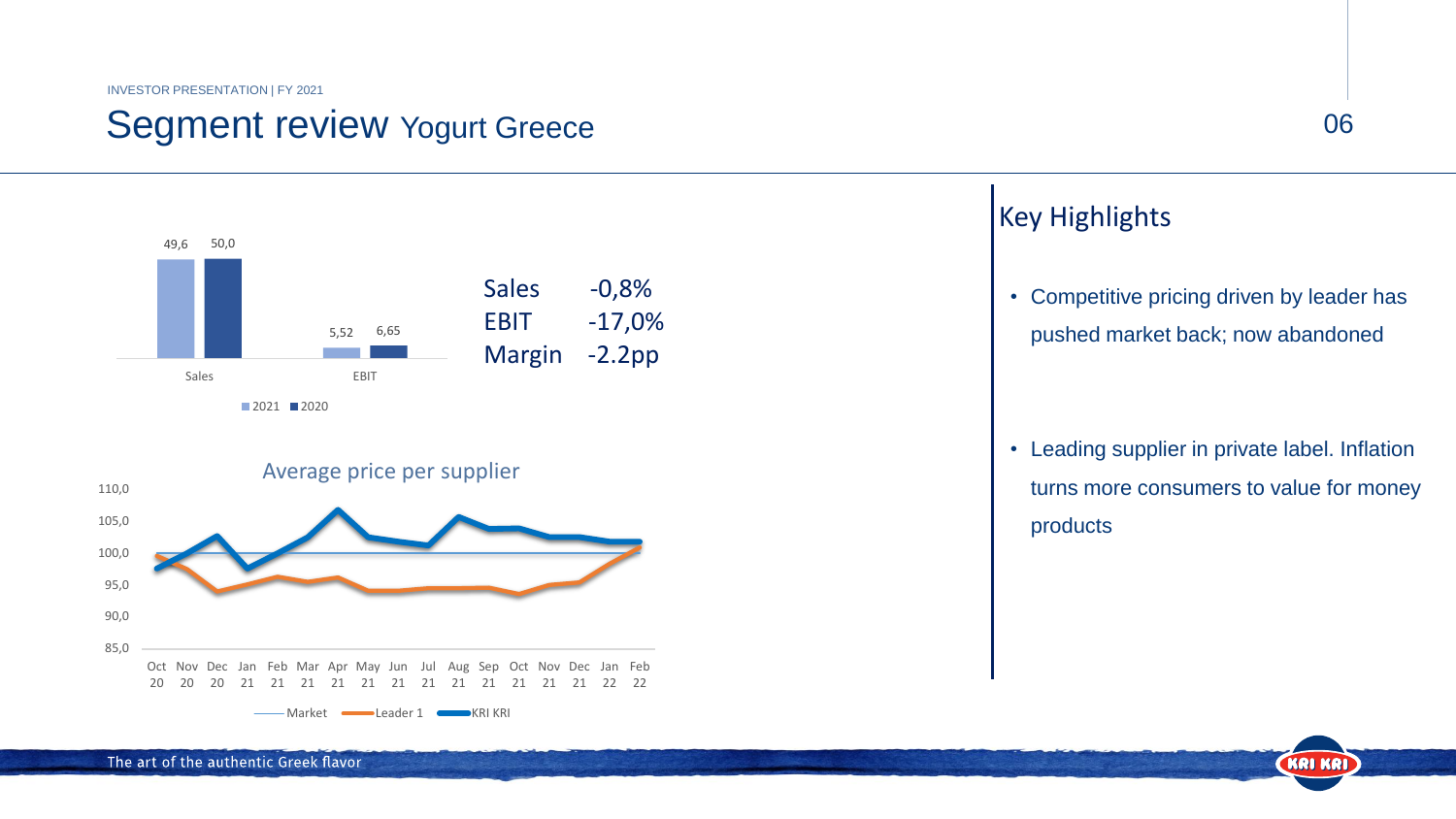## Segment review Yogurt Greece 07 07

### Winning in the marketplace

|                      | <b>VOLUME</b> |      |             |  | VALUE |      |             |  |
|----------------------|---------------|------|-------------|--|-------|------|-------------|--|
|                      | 2020          | 2021 | $\Delta$ pp |  | 2020  | 2021 | $\Delta$ pp |  |
| Leader               | 22,5          | 24,0 | 1,5         |  | 22,7  | 22,9 | 0,2         |  |
| <b>KRI-KRI</b>       | 16,3          | 15,9 | $-0,4$      |  | 16,1  | 16,3 | 0,2         |  |
| Competitor 1         | 10,9          | 10,4 | $-0,5$      |  | 15,1  | 14,7 | $-0,4$      |  |
| Competitor 2         | 8,5           | 8,2  | $-0,3$      |  | 10,4  | 10,1 | $-0,3$      |  |
| <b>PRIVATE LABEL</b> | 15,0          | 15,1 | 0,1         |  | 9,3   | 9,0  | $-0,3$      |  |

|                      | <b>VOLUME</b> |                      |            |  | <b>VALUE</b> |                      |        |  |
|----------------------|---------------|----------------------|------------|--|--------------|----------------------|--------|--|
|                      |               | 2M 2021 2M 2022 ∆ pp |            |  |              | 2M 2021 2M 2022 △ pp |        |  |
| Leader               | 24,5          | 23,0                 | $-1,5$     |  | 23,5         | 22,9                 | $-0,6$ |  |
| <b>KRI-KRI</b>       | 16,1          | 16,5                 | 0,4        |  | 15,9         | 16,7                 | 0,8    |  |
| Competitor 1         | 10,8          |                      | $9,8 -1,0$ |  | 14,8         | 13,9                 | $-0,9$ |  |
| Competitor 2         | 8,6           | 8,3                  | $-0,3$     |  | 10,7         | 10,4                 | $-0,3$ |  |
| <b>PRIVATE LABEL</b> | 14,7          | 16,9                 | 2,2        |  | 8,9          | 9,6                  |        |  |

## Key Highlights

- Increased value market share in 2021, even in difficult competitive market
- Price increases did not have adverse effect on market shares
- Concern about the overall market dynamics / weak total consumption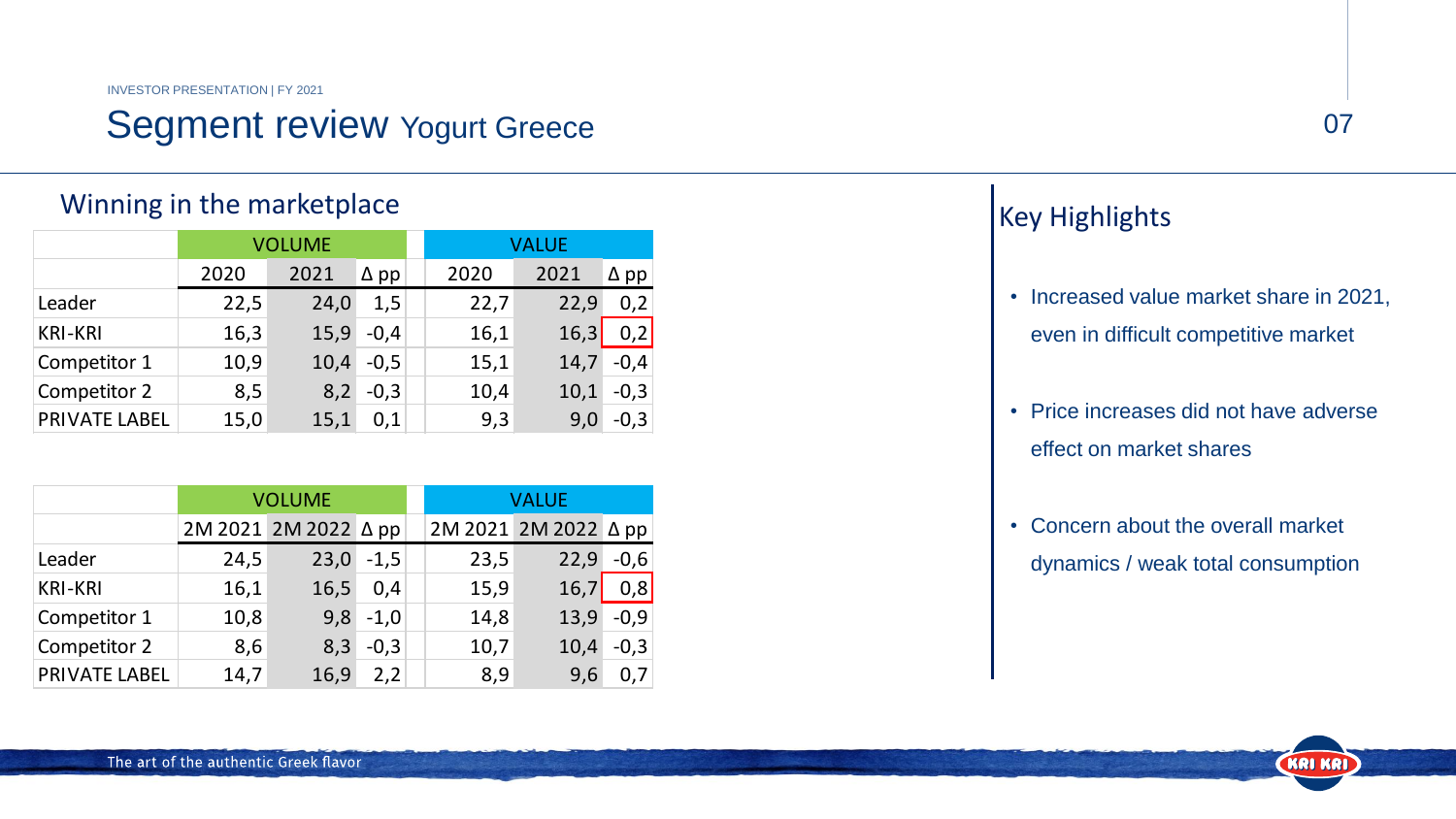## Input costs <sup>08</sup>





## Key Highlights

- Sudden, high input cost inflation
- First round of price increases effective by Jan 2022. Preparing for a second round of price increases effective by May 2022
- Price increases offset a large part of the losses resulted from higher input costs
- There is a time lag of price increases

• We expect a stress in our margins, the extent of which will depend on the time the inputs prices deescalate

> **optimistic about the long-run level of our margins**

we expect much of this higher selling price level to be maintained after inputs prices calm down

The art of the authentic Greek flavor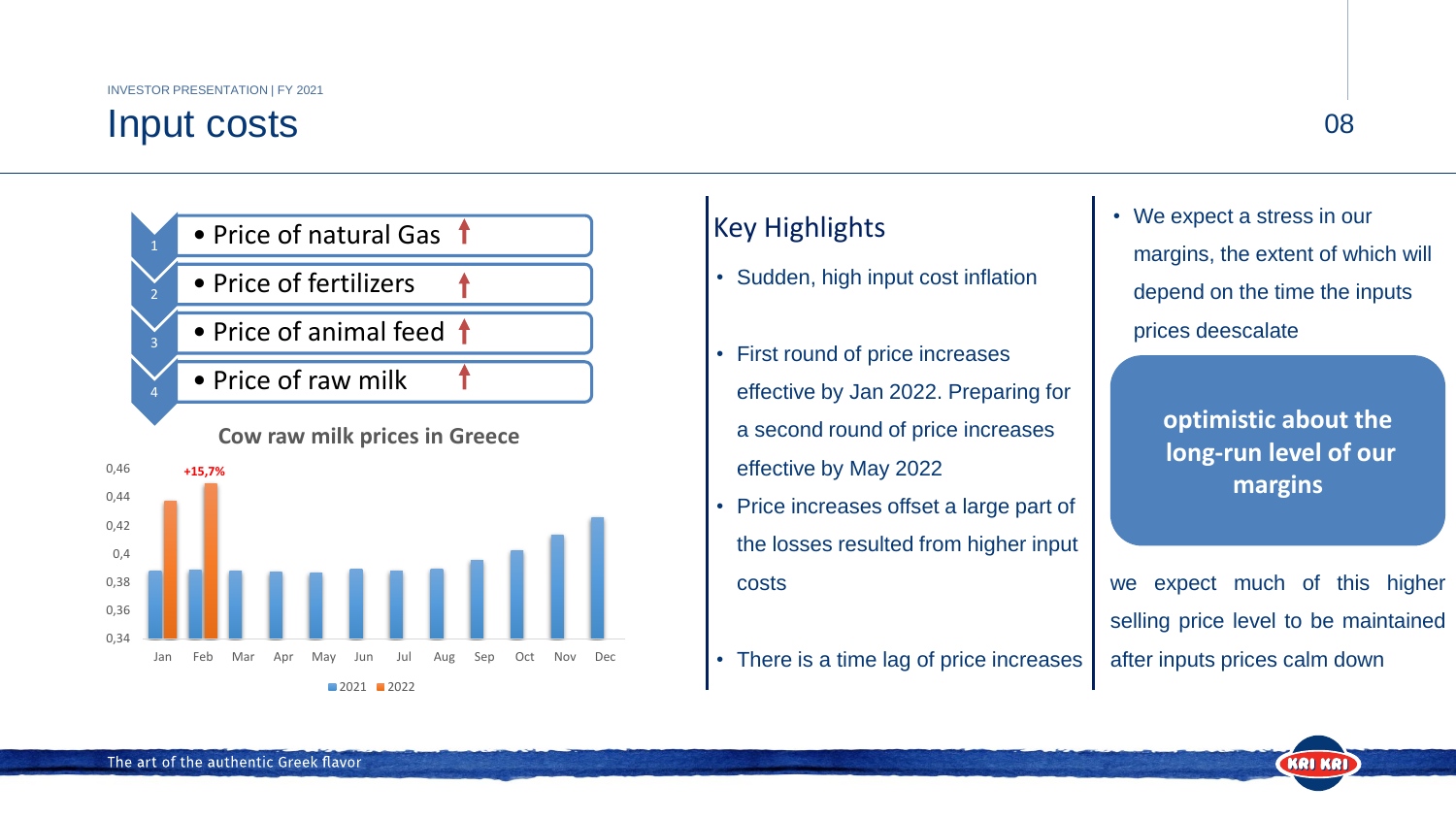## Cash Flow / CapEx

## **Cash Flow CapEx**

|                            | 2021     | 2020    | 2019    |
|----------------------------|----------|---------|---------|
| Cash flow from operations  | 23,49    | 17,13   | 13,75   |
| Cash flow from investments | (10,61)  | (11,02) | (14,90) |
| Cash flow from finance     | (11, 87) | (7, 29) | (2,80)  |
|                            |          |         |         |
| <b>Free Cash Flow</b>      | 12,88    | 6,11    | (1, 15) |

### In 2021 CAPEX reached €10m

Biogas station (€6m)



(KRI KRI)

09

### CAPEX 2022 is estimated at €5m

The art of the authentic Greek flavor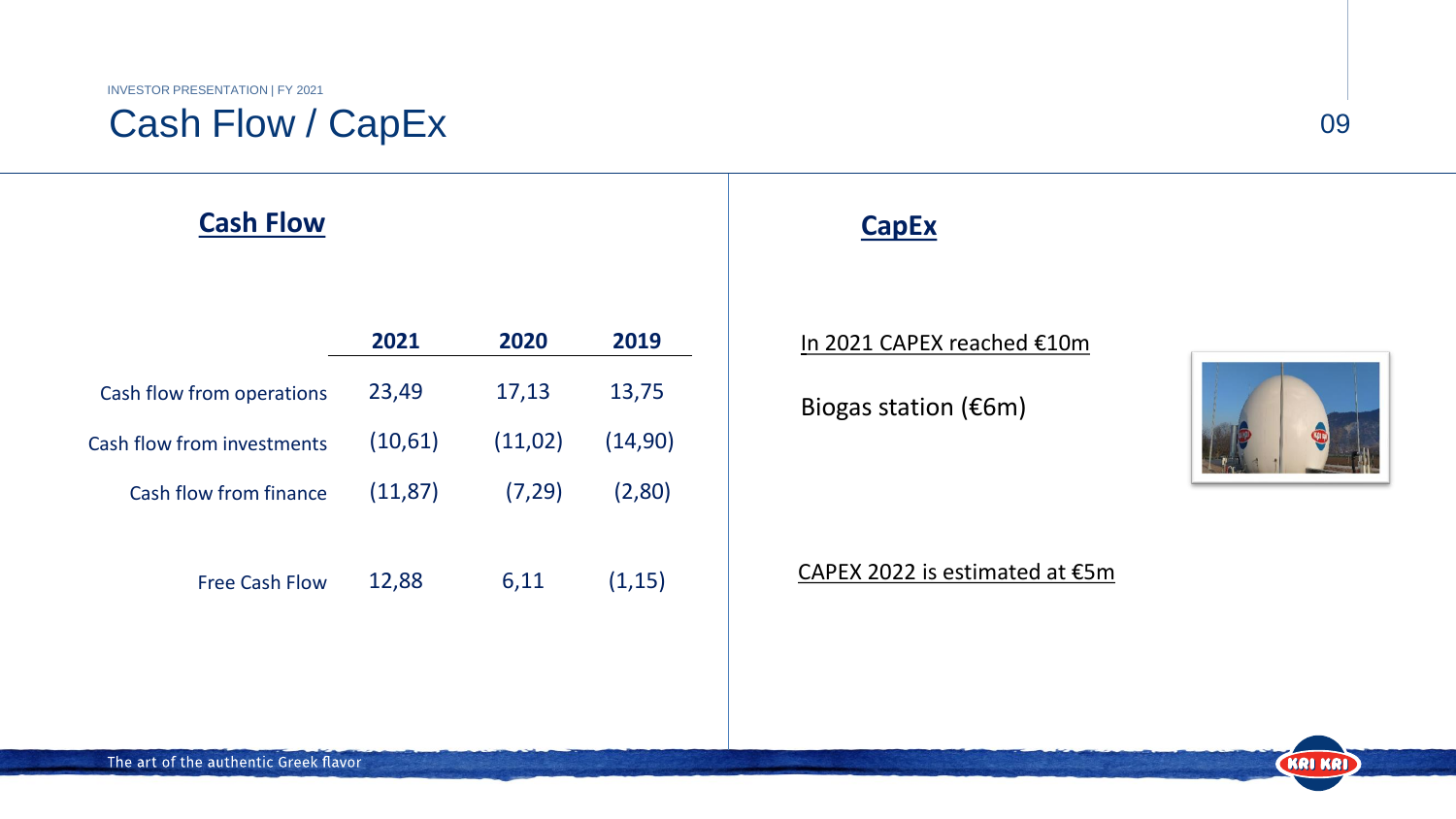| IFRS - $\epsilon$ m | 2021  | 2020  | $\Delta\%$ | 2019  |
|---------------------|-------|-------|------------|-------|
| <b>Sales</b>        | 134,6 | 126,0 | 6,8%       | 112,9 |
| <b>Gross Profit</b> | 41,2  | 40,4  | 1,9%       | 39,1  |
| <b>EBITDA</b>       | 21,0  | 22,3  | $-5,8%$    | 21,1  |
| <b>EBIT</b>         | 16,7  | 18,6  | $-10,3%$   | 17,8  |
| <b>PBT</b>          | 16,5  | 18,4  | $-10,1%$   | 17,6  |
| <b>PAT</b>          | 13,2  | 15,8  | $-16,7%$   | 15,0  |

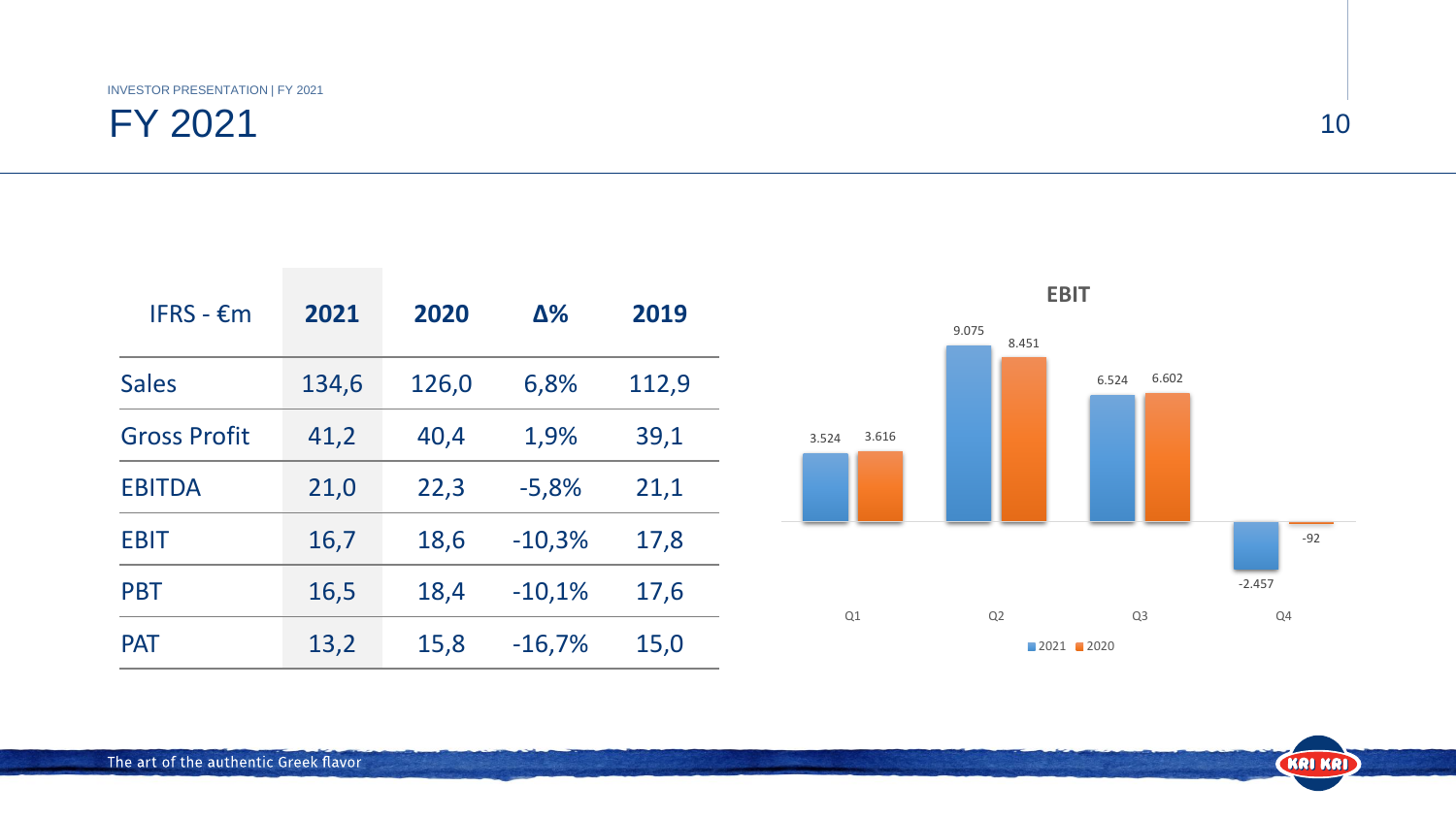# Dividend



|                    | 2021 | 2020  | 2019  | 2018  | 2017  |
|--------------------|------|-------|-------|-------|-------|
| EBT(m)             | 16,5 | 18,4  | 17,6  | 14,2  | 9,9   |
| EAT(m)             | 13,2 | 15,8  | 15    | 10,1  | 7,3   |
| <b>EPS</b>         | 0,4  | 0,48  | 0,45  | 0,31  | 0,22  |
| <b>DPS</b>         | 0,2  | 0,2   | 0,18  | 0,15  | 0,12  |
|                    |      |       |       |       |       |
| Payout ratio 50,1% |      | 41,8% | 39,7% | 49,1% | 52,1% |
| Dividend yield     | 2,5% | 3,1%  | 3,2%  | 3,5%  | 3,8%  |

11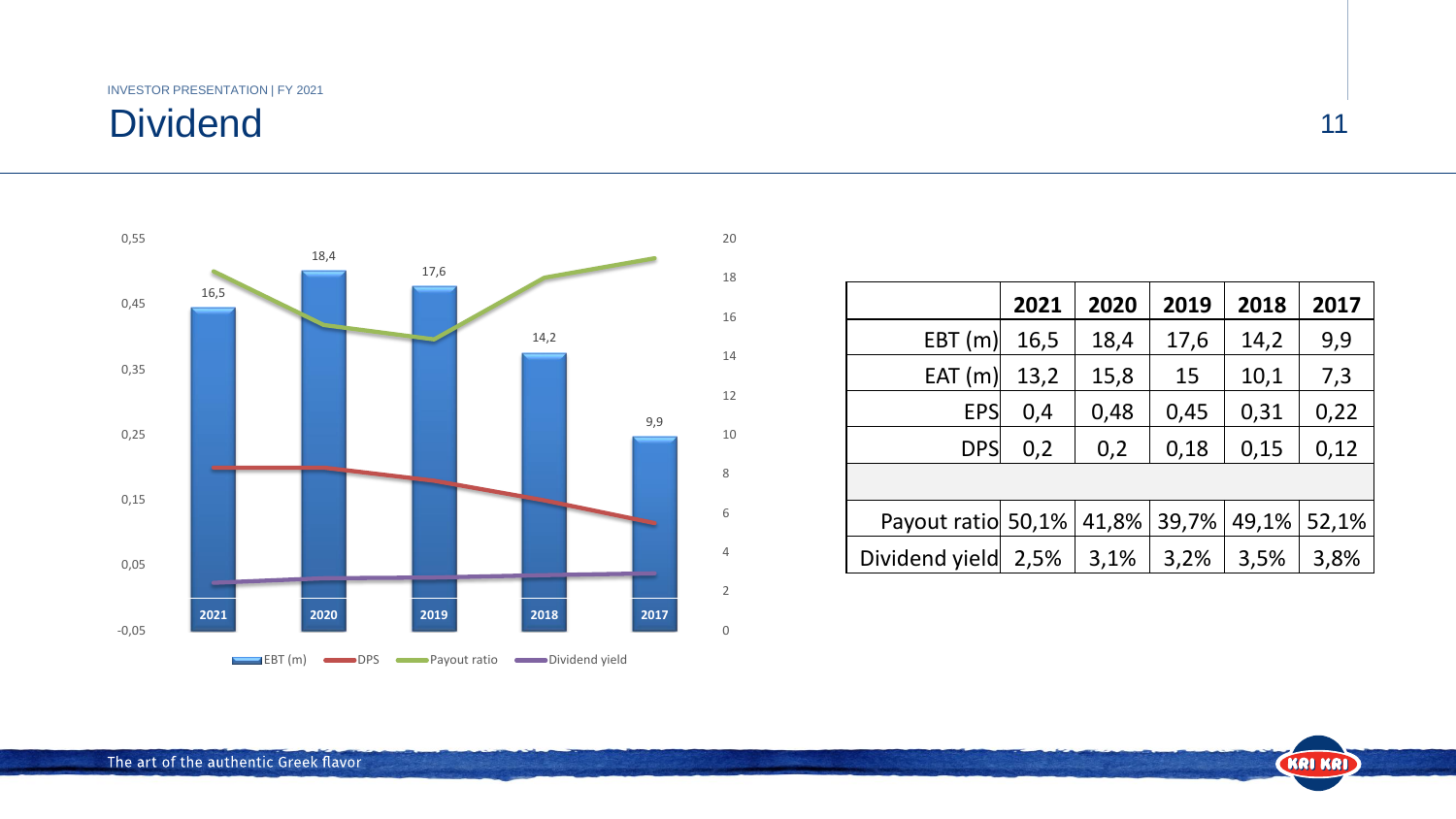**ESG** 

Biogas plant for sewage treatment

Ιnstallation of photovoltaics systems

Publication of ESG report in the financial report

Creation of ESG Committee



12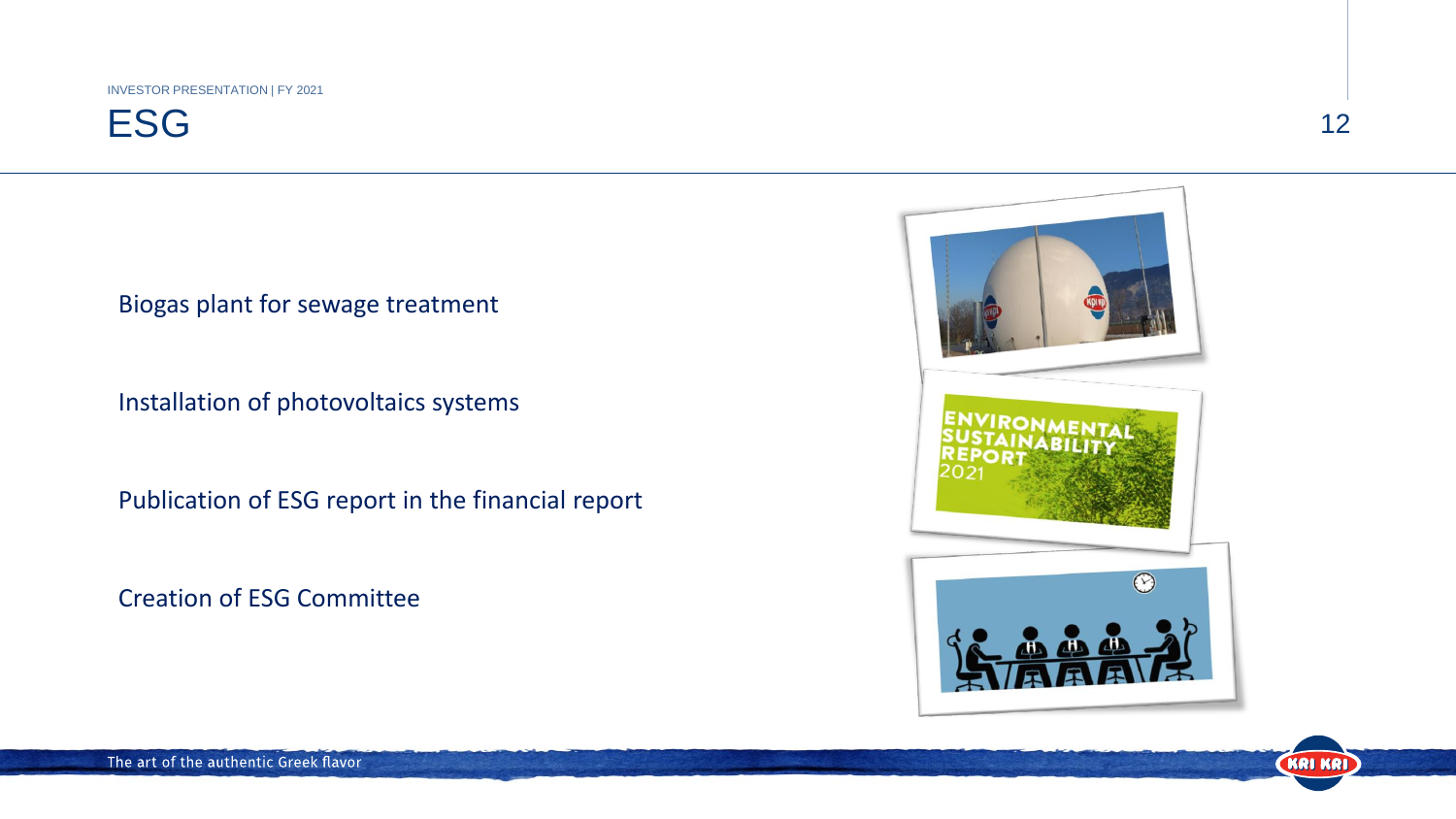## Mid-term objectives Progress against strategy YTD

Sales Growth The Management estimates that in the year 2022, total sales can achieve a high single digit growth.

13

**KRIKRI** 

### Profit Margins

Operating profit margins are expected to decline due to inflationary pressures on input costs. The magnitude of the decline in profit margins will depend on the degree and time of de-escalation of the prices of our inputs.